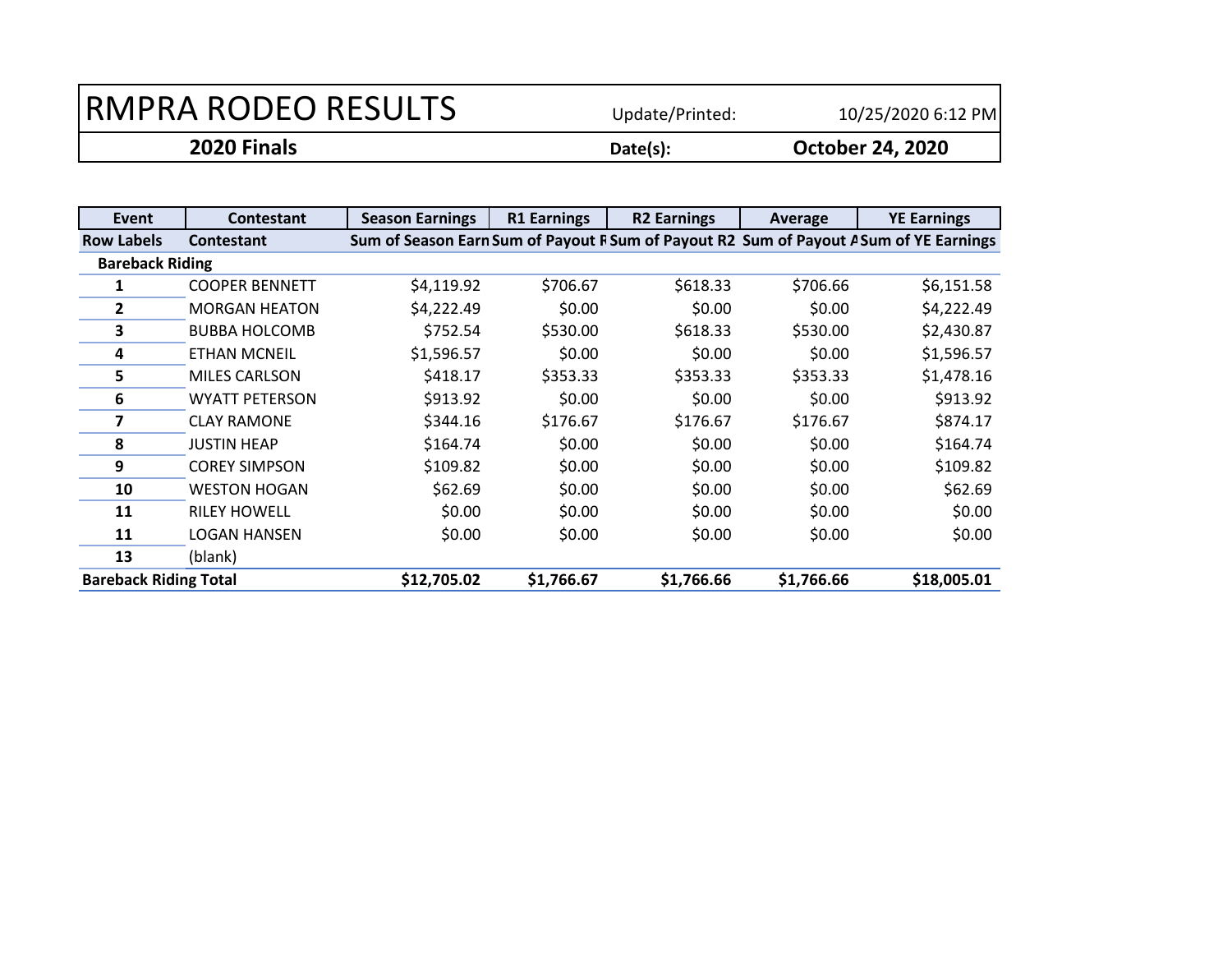| <b>Barrel Racing</b>       |                           |             |            |            |            |             |
|----------------------------|---------------------------|-------------|------------|------------|------------|-------------|
| 1                          | JADE RINDLISBACHER        | \$3,422.77  | \$530.00   | \$706.67   | \$530.00   | \$5,189.44  |
| $\overline{2}$             | <b>KAILEY MITTON</b>      | \$3,702.32  | \$353.33   | \$176.67   | \$176.67   | \$4,408.99  |
| 3                          | <b>KATE QUAST</b>         | \$3,243.83  | \$176.67   | \$530.00   | \$353.33   | \$4,303.83  |
| 4                          | <b>KALLIE WRIGHT</b>      | \$1,392.76  | \$706.67   | \$353.33   | \$706.66   | \$3,159.42  |
| 5                          | <b>MAKLEE LARSEN</b>      | \$3,055.67  | \$0.00     | \$0.00     | \$0.00     | \$3,055.67  |
| 6                          | <b>MAKAYLA BROWN</b>      | \$1,862.20  | \$0.00     | \$0.00     | \$0.00     | \$1,862.20  |
| 7                          | <b>HAYDEN MADSEN</b>      | \$1,572.66  | \$0.00     | \$0.00     | \$0.00     | \$1,572.66  |
| 8                          | <b>MCKINLEE KELLETT</b>   | \$1,135.47  | \$0.00     | \$0.00     | \$0.00     | \$1,135.47  |
| 9                          | <b>MEAGAN HEINER</b>      | \$967.68    | \$0.00     | \$0.00     | \$0.00     | \$967.68    |
| 10                         | <b>NIKOLE KEARL</b>       | \$369.79    | \$0.00     | \$0.00     | \$0.00     | \$369.79    |
| 11                         | <b>SHAYANE FREDRICKSO</b> | \$343.29    | \$0.00     | \$0.00     | \$0.00     | \$343.29    |
| 12                         | <b>DELANIE VEETER</b>     | \$334.08    | \$0.00     | \$0.00     | \$0.00     | \$334.08    |
| 13                         | (blank)                   |             |            |            |            |             |
| <b>Barrel Racing Total</b> |                           | \$21,402.52 | \$1,766.67 | \$1,766.67 | \$1,766.66 | \$26,702.52 |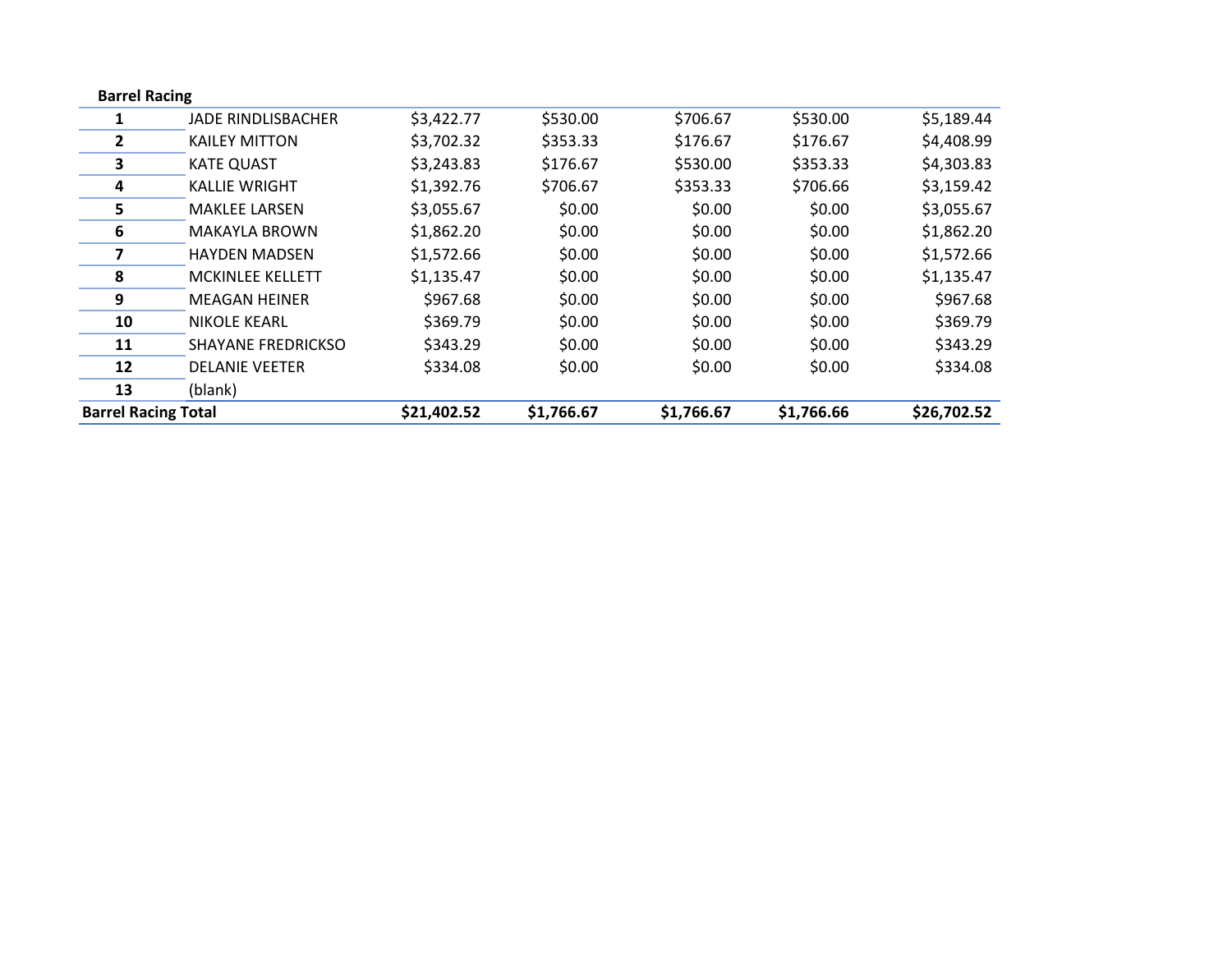| <b>Breakaway Roping</b>       |                          |             |            |            |            |             |
|-------------------------------|--------------------------|-------------|------------|------------|------------|-------------|
| 1                             | ADDY HAVILAND            | \$3,155.79  | \$265.00   | \$1,060.00 | \$706.66   | \$5,187.45  |
| $\overline{2}$                | <b>BAYLEE SHEPHARD</b>   | \$3,473.48  | \$706.67   | \$0.00     | \$530.00   | \$4,710.15  |
| 3                             | <b>MEAGAN HAYES</b>      | \$4,225.06  | \$0.00     | \$0.00     | \$0.00     | \$4,225.06  |
| 4                             | <b>OAKLEY SANDERS</b>    | \$2,801.65  | \$265.00   | \$0.00     | \$176.67   | \$3,243.32  |
| 5                             | <b>HAYDEN MADSEN</b>     | \$3,043.29  | \$0.00     | \$0.00     | \$0.00     | \$3,043.29  |
| 6                             | LAKENZIE NEWMAN          | \$2,409.11  | \$0.00     | \$0.00     | \$0.00     | \$2,409.11  |
| 7                             | <b>CODI MCPHERSON</b>    | \$1,217.85  | \$530.00   | \$0.00     | \$353.33   | \$2,101.18  |
| 8                             | <b>JACELYN FROST</b>     | \$1,067.06  | \$0.00     | \$706.67   | \$0.00     | \$1,773.73  |
| 9                             | <b>JESSIE KELLER</b>     | \$1,743.35  | \$0.00     | \$0.00     | \$0.00     | \$1,743.35  |
| 10                            | <b>JOCELYNN CORNWALL</b> | \$1,208.44  | \$0.00     | \$0.00     | \$0.00     | \$1,208.44  |
| 11                            | <b>DARCY GRANT</b>       | \$1,080.26  | \$0.00     | \$0.00     | \$0.00     | \$1,080.26  |
| 12                            | <b>HANNA GILES</b>       | \$935.87    | \$0.00     | \$0.00     | \$0.00     | \$935.87    |
| 13                            | (blank)                  |             |            |            |            |             |
| <b>Breakaway Roping Total</b> |                          | \$26,361.21 | \$1,766.67 | \$1,766.67 | \$1,766.66 | \$31,661.21 |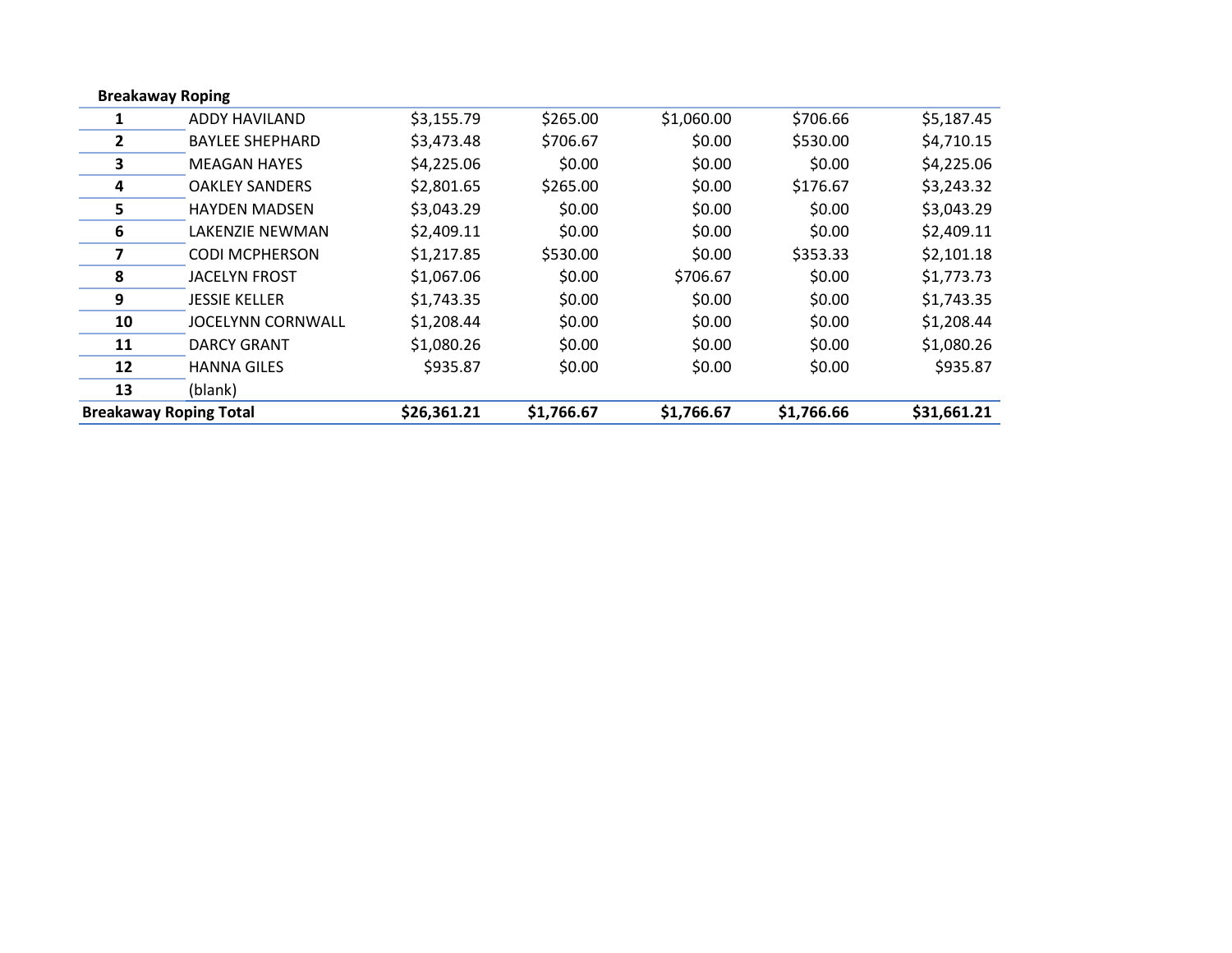| <b>Bull Riding</b>       |                        |             |            |            |            |             |
|--------------------------|------------------------|-------------|------------|------------|------------|-------------|
|                          | <b>KYLER OLIVER</b>    | \$10,430.19 | \$530.00   | \$0.00     | \$176.67   | \$11,136.86 |
| 2                        | <b>KADE MADSEN</b>     | \$4,214.16  | \$706.67   | \$176.67   | \$530.00   | \$5,627.50  |
| 3                        | <b>DALTON RUDMAN</b>   | \$3,817.53  | \$176.67   | \$353.33   | \$706.66   | \$5,054.19  |
| 4                        | <b>AUSTIN ALLRED</b>   | \$2,152.33  | \$0.00     | \$706.67   | \$353.33   | \$3,212.33  |
| 5                        | <b>BREK SANDERSON</b>  | \$1,737.80  | \$0.00     | \$530.00   | \$0.00     | \$2,267.80  |
| 6                        | <b>BILL HENRY</b>      | \$1,610.69  | \$0.00     | \$0.00     | \$0.00     | \$1,610.69  |
| 7                        | <b>COOPER JACOBS</b>   | \$1,177.40  | \$353.33   | \$0.00     | \$0.00     | \$1,530.73  |
| 8                        | <b>TREY GILES</b>      | \$1,460.86  | \$0.00     | \$0.00     | \$0.00     | \$1,460.86  |
| 9                        | <b>JOHNNY NUNEZ</b>    | \$1,313.91  | \$0.00     | \$0.00     | \$0.00     | \$1,313.91  |
| 10                       | <b>MICHAEL SERR</b>    | \$968.54    | \$0.00     | \$0.00     | \$0.00     | \$968.54    |
| 11                       | <b>LOGAN SMITH</b>     | \$940.27    | \$0.00     | \$0.00     | \$0.00     | \$940.27    |
| 12                       | <b>GARRISON CANNON</b> | \$822.85    | \$0.00     | \$0.00     | \$0.00     | \$822.85    |
| 13                       | (blank)                |             |            |            |            |             |
| <b>Bull Riding Total</b> |                        | \$30,646.53 | \$1,766.67 | \$1,766.67 | \$1,766.66 | \$35,946.53 |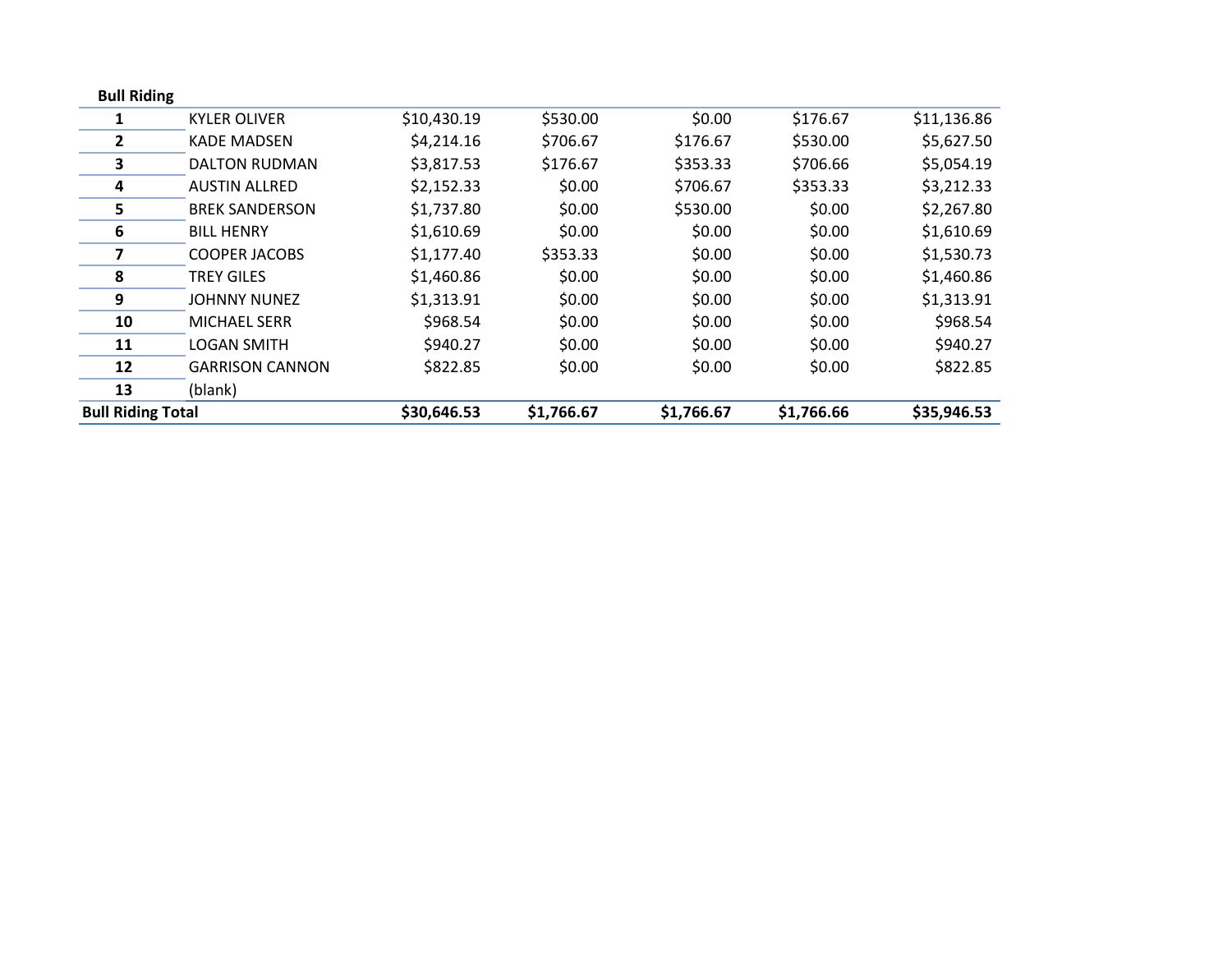| <b>Saddle Bronc Riding</b> |                                  |             |            |            |            |             |
|----------------------------|----------------------------------|-------------|------------|------------|------------|-------------|
|                            | <b>SCOTT LUAUKI</b>              | \$3,704.54  | \$530.00   | \$706.67   | \$530.00   | \$5,471.21  |
| $\mathbf{2}$               | <b>CLAYSON HUTCHINGS</b>         | \$3,368.80  | \$706.67   | \$530.00   | \$706.66   | \$5,312.13  |
| 3                          | <b>WADE STANSFIELD</b>           | \$3,215.12  | \$0.00     | \$0.00     | \$0.00     | \$3,215.12  |
| 4                          | <b>STATLER WRIGHT</b>            | \$2,611.09  | \$0.00     | \$353.33   | \$0.00     | \$2,964.42  |
| 5                          | <b>KAI ROCKHILL</b>              | \$558.90    | \$353.33   | \$176.67   | \$353.33   | \$1,442.23  |
| 6                          | <b>SCOTT CARLSON</b>             | \$872.45    | \$0.00     | \$0.00     | \$0.00     | \$872.45    |
| 7                          | <b>BRIGGS MADSEN</b>             | \$191.23    | \$176.67   | \$0.00     | \$176.67   | \$544.57    |
| 8                          | <b>ROWDY STONE</b>               | \$514.75    | \$0.00     | \$0.00     | \$0.00     | \$514.75    |
| 9                          | <b>LANE JENSEN</b>               | \$311.04    | \$0.00     | \$0.00     | \$0.00     | \$311.04    |
| 10                         | <b>TYSON WILSON</b>              | \$253.05    | \$0.00     | \$0.00     | \$0.00     | \$253.05    |
| 11                         | <b>RIGGIN SMITH</b>              | \$241.92    | \$0.00     | \$0.00     | \$0.00     | \$241.92    |
| 12                         | JACOB COATES                     | \$102.53    | \$0.00     | \$0.00     | \$0.00     | \$102.53    |
| 13                         | (blank)                          |             |            |            |            |             |
|                            | <b>Saddle Bronc Riding Total</b> | \$15,945.42 | \$1,766.67 | \$1,766.67 | \$1,766.66 | \$21,245.42 |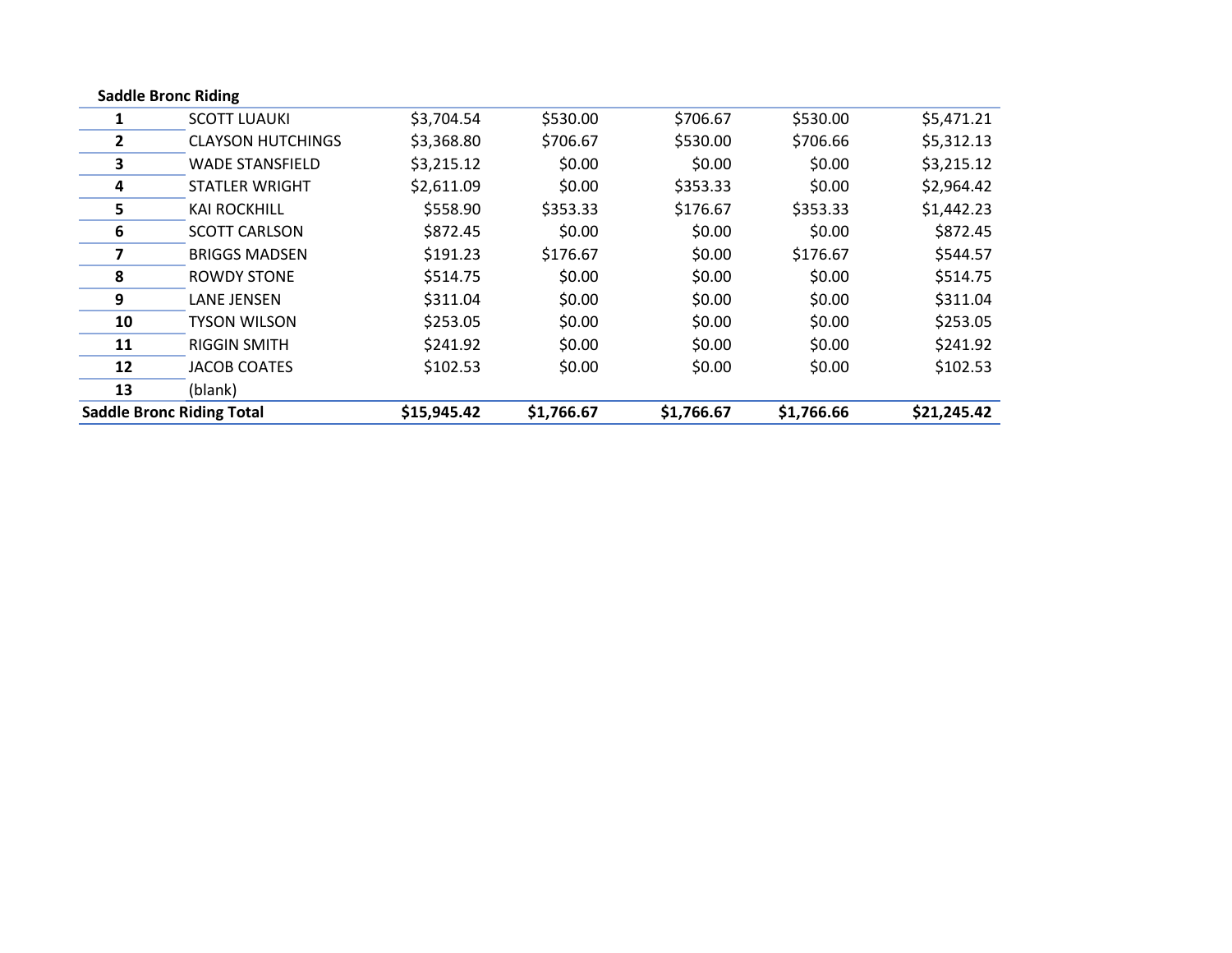| <b>Steer Wrestling</b>       |                        |             |            |            |            |             |
|------------------------------|------------------------|-------------|------------|------------|------------|-------------|
|                              | <b>CONNER MCKELL</b>   | \$2,889.77  | \$353.33   | \$0.00     | \$0.00     | \$3,243.10  |
| $\overline{2}$               | <b>OLIN HANNUM</b>     | \$1,546.68  | \$0.00     | \$706.67   | \$530.00   | \$2,783.35  |
| 3                            | <b>GARRISON CANNON</b> | \$591.55    | \$706.67   | \$176.67   | \$706.66   | \$2,181.55  |
| 4                            | <b>BLAKE BROWN</b>     | \$1,166.66  | \$530.00   | \$0.00     | \$0.00     | \$1,696.66  |
| 5                            | <b>CHASE BLACK</b>     | \$1,024.25  | \$176.67   | \$0.00     | \$353.33   | \$1,554.25  |
| 6                            | <b>BRANDON YOUD</b>    | \$852.64    | \$0.00     | \$530.00   | \$0.00     | \$1,382.64  |
| 7                            | <b>JAKE STOCKING</b>   | \$552.10    | \$0.00     | \$0.00     | \$176.67   | \$728.77    |
| 8                            | <b>HAYDEN ANDERSON</b> | \$364.19    | \$0.00     | \$353.33   | \$0.00     | \$717.52    |
| 9                            | <b>HUNTER MIKESEL</b>  | \$651.44    | \$0.00     | \$0.00     | \$0.00     | \$651.44    |
| 10                           | <b>COLTON SMITH</b>    | \$614.40    | \$0.00     | \$0.00     | \$0.00     | \$614.40    |
| 11                           | <b>WYATT HERBERT</b>   | \$477.69    | \$0.00     | \$0.00     | \$0.00     | \$477.69    |
| 12                           | <b>CHET BOREN</b>      | \$304.32    | \$0.00     | \$0.00     | \$0.00     | \$304.32    |
| 13                           | (blank)                |             |            |            |            |             |
| <b>Steer Wrestling Total</b> |                        | \$11,035.69 | \$1,766.67 | \$1,766.67 | \$1,766.66 | \$16,335.69 |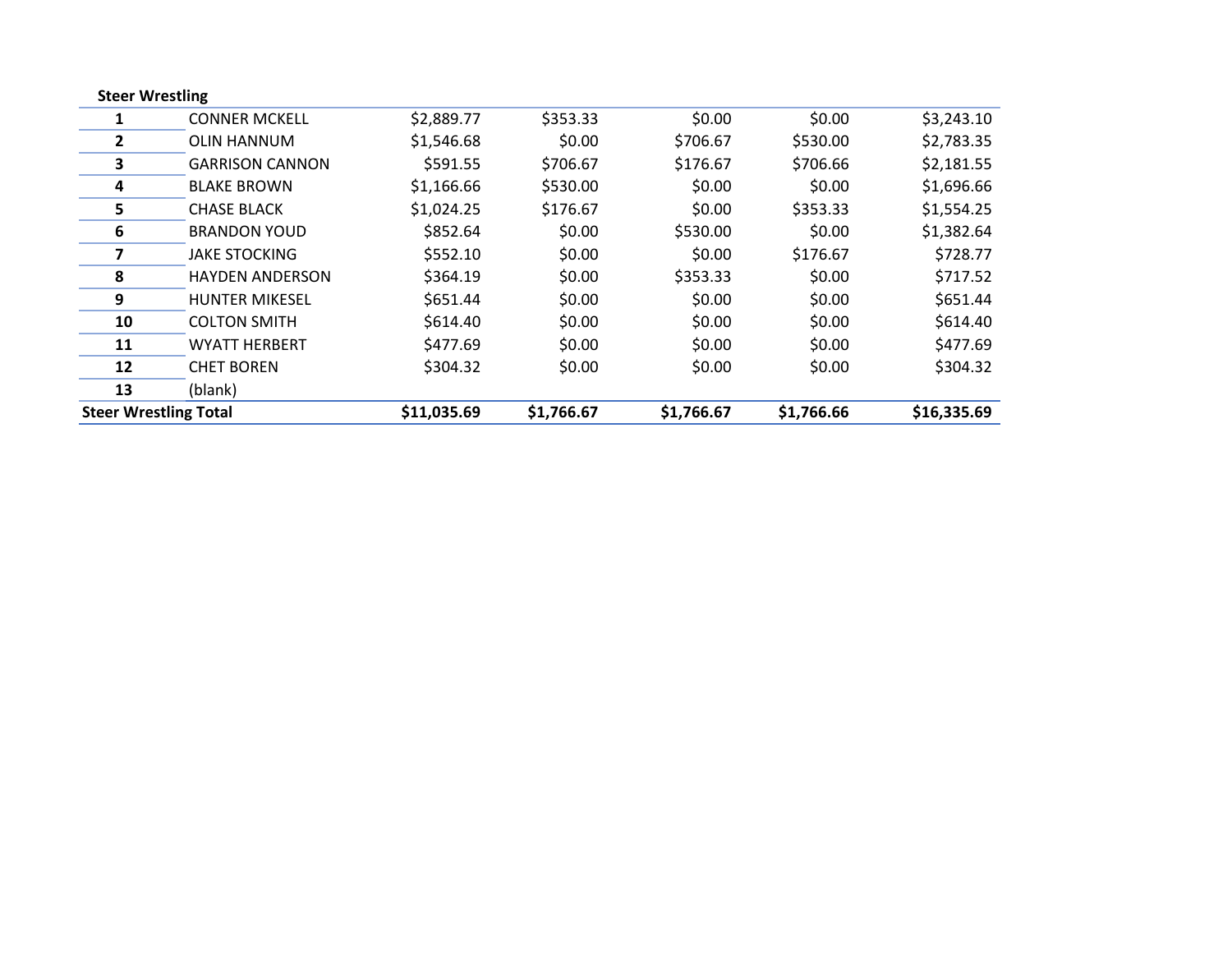|    | <b>Team Roping-Header</b>       |             |            |            |            |             |
|----|---------------------------------|-------------|------------|------------|------------|-------------|
|    | <b>TADD THOMAS</b>              | \$3,791.44  | \$441.67   | \$0.00     | \$353.33   | \$4,586.44  |
| 2  | <b>HAGEN PETERSON</b>           | \$4,318.86  | \$0.00     | \$0.00     | \$0.00     | \$4,318.86  |
| 3  | <b>CHASE SANDERS</b>            | \$3,428.82  | \$176.67   | \$0.00     | \$0.00     | \$3,605.49  |
| 4  | <b>QUINN KESLER</b>             | \$2,049.02  | \$441.67   | \$353.33   | \$706.66   | \$3,550.68  |
| 5  | <b>ROBBIE FARIAS</b>            | \$3,301.56  | \$0.00     | \$0.00     | \$0.00     | \$3,301.56  |
| 6  | <b>JAKE JARVIS</b>              | \$1,940.47  | \$0.00     | \$706.67   | \$530.00   | \$3,177.14  |
| 7  | <b>BRIAN WINN</b>               | \$1,729.91  | \$706.67   | \$0.00     | \$176.67   | \$2,613.25  |
| 8  | <b>DYLIN AHLSTROM</b>           | \$1,421.30  | \$0.00     | \$530.00   | \$0.00     | \$1,951.30  |
| 9  | <b>JACE MITCHELL</b>            | \$1,878.52  | \$0.00     | \$0.00     | \$0.00     | \$1,878.52  |
| 10 | <b>WYATT CRANDALL</b>           | \$1,525.70  | \$0.00     | \$0.00     | \$0.00     | \$1,525.70  |
| 11 | TAYLOR WINN                     | \$1,074.29  | \$0.00     | \$176.67   | \$0.00     | \$1,250.96  |
| 12 | <b>RHETT ANDERSON</b>           | \$713.66    | \$0.00     | \$0.00     | \$0.00     | \$713.66    |
| 13 | (blank)                         |             |            |            |            |             |
|    | <b>Team Roping-Header Total</b> | \$27,173.55 | \$1,766.68 | \$1,766.67 | \$1,766.66 | \$32,473.56 |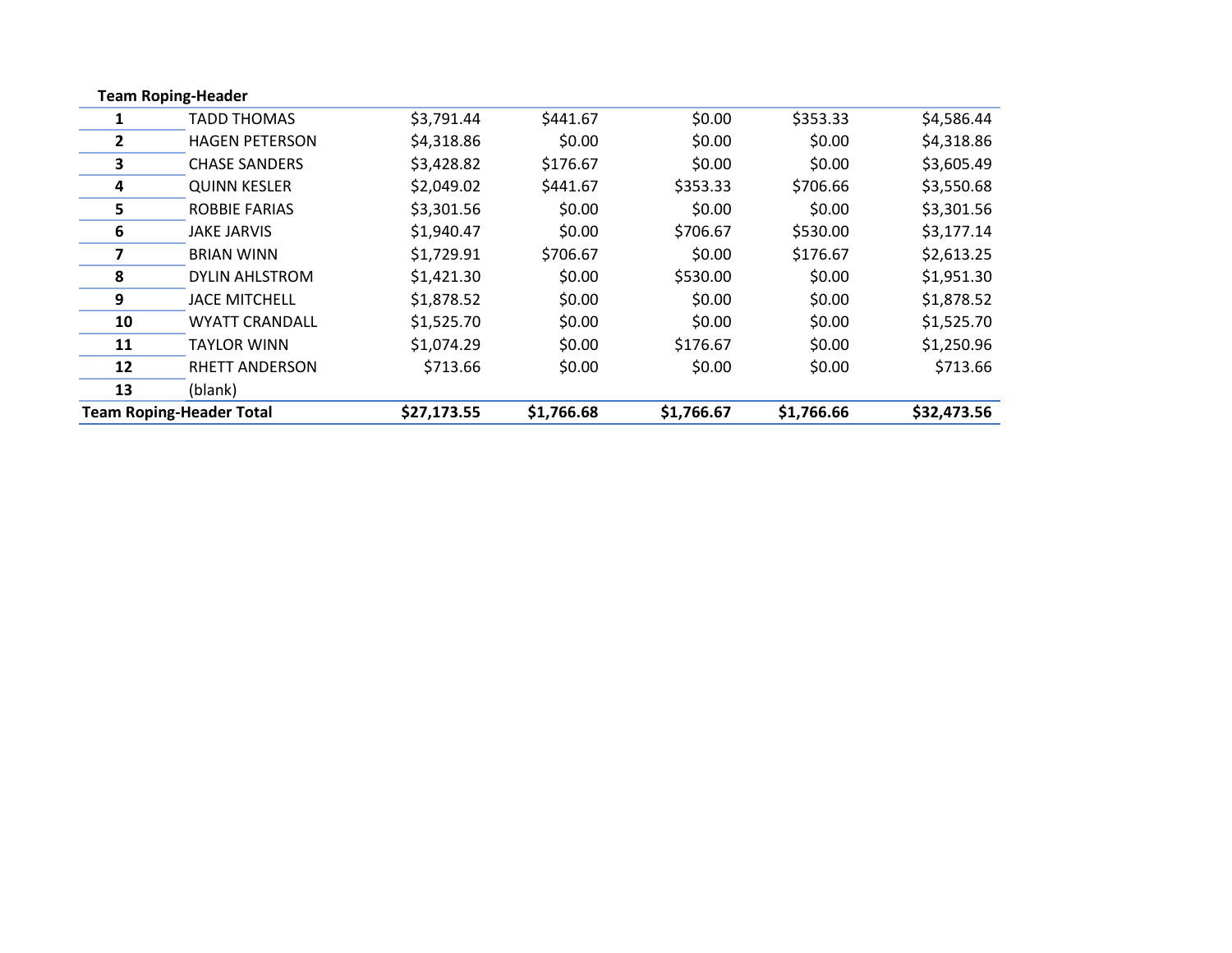|    | <b>Team Roping-Heeler</b>       |             |            |            |            |             |
|----|---------------------------------|-------------|------------|------------|------------|-------------|
|    | <b>KELTON MORSE</b>             | \$5,294.12  | \$441.67   | \$0.00     | \$353.33   | \$6,089.12  |
| 2  | <b>WYATT AHLSTROM</b>           | \$1,557.15  | \$0.00     | \$706.67   | \$530.00   | \$2,793.82  |
| 3  | <b>CHASE SULLIVAN</b>           | \$2,679.09  | \$0.00     | \$0.00     | \$0.00     | \$2,679.09  |
| 4  | <b>CODY YOUNG</b>               | \$2,504.67  | \$0.00     | \$0.00     | \$0.00     | \$2,504.67  |
| 5  | DAN FOWERS                      | \$1,985.95  | \$176.67   | \$0.00     | \$0.00     | \$2,162.62  |
| 6  | <b>ZACK SULLIVAN</b>            | \$488.83    | \$441.67   | \$353.33   | \$706.66   | \$1,990.49  |
| 7  | <b>MATT LISTON</b>              | \$893.33    | \$706.67   | \$0.00     | \$176.67   | \$1,776.67  |
| 8  | <b>WYATT THOMAS</b>             | \$558.52    | \$0.00     | \$530.00   | \$0.00     | \$1,088.52  |
| 9  | <b>DAN SCARBROUGH</b>           | \$1,074.62  | \$0.00     | \$0.00     | \$0.00     | \$1,074.62  |
| 10 | <b>JOAO MIRANDA</b>             | \$657.41    | \$0.00     | \$176.67   | \$0.00     | \$834.08    |
| 11 | OLIN PULHAM                     | \$645.12    | \$0.00     | \$0.00     | \$0.00     | \$645.12    |
| 12 | <b>BRADY BAXTER</b>             | \$441.21    | \$0.00     | \$0.00     | \$0.00     | \$441.21    |
| 13 | (blank)                         |             |            |            |            |             |
|    | <b>Team Roping-Heeler Total</b> | \$18,780.02 | \$1,766.68 | \$1,766.67 | \$1,766.66 | \$24,080.03 |